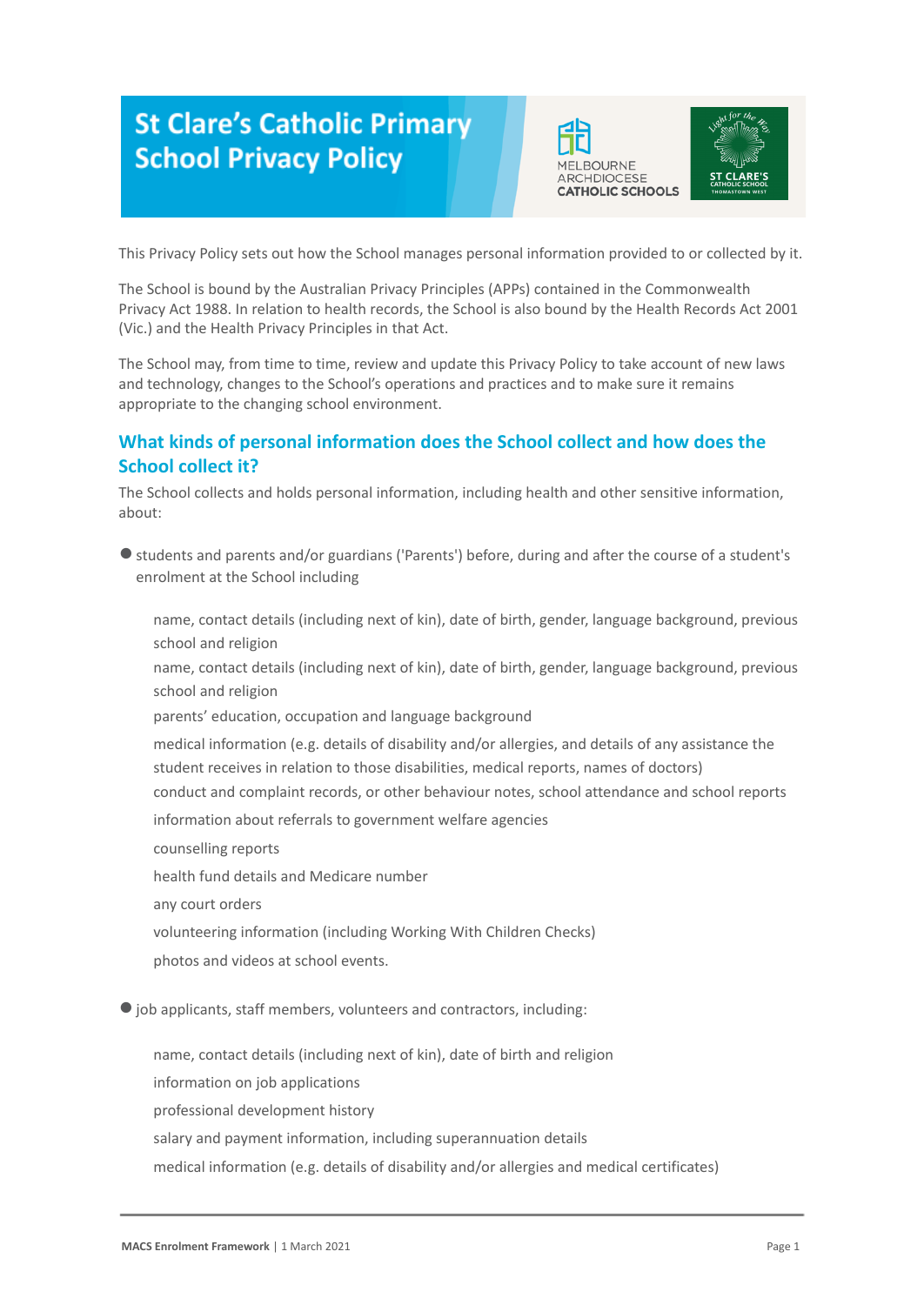-complaint records and investigation reports

leave details

-photos and videos at school events

workplace surveillance information

work emails and private emails (when using work email address) and internet browsing history

other people who come into contact with the School, including name and contact details and any other information necessary for the particular contact with the School.

# **Personal Information you provide**

The School will generally collect personal information held about an individual by way of forms filled out by Parents or students, face-to-face meetings and interviews, emails and telephone calls. On occasions people other than Parents and students (such as job applicants and contractors) provide personal information to the School.

## **Personal Information provided by other people**

In some circumstances the School may be provided with personal information about an individual from a third party, for example a report provided by a medical professional or a reference from another school The type of information the School may collect from another school may include:

- academic records and/or achievement levels
- ●information that may be relevant to assisting the new school meet the needs of the student including any adjustments

# **Exception in relation to employee records**

Under the Privacy Act, the Australian Privacy Principles do not apply to an employee record. As a result, this Privacy Policy does not apply to the School's treatment of an employee record where the treatment is directly related to a current or former employment relationship between the School and employee. The School handles staff health records in accordance with the Health Privacy Principles in the Health Records Act 2001 (Vic.).

## **Anonymity**

The School needs to be able to identify individuals with whom it interacts and to collect identifiable information about them to facilitate the delivery of schooling to its students and its educational and support services, conduct the job application process and fulfil other obligations and processes. However, in some limited circumstances some activities and interactions with the School may be done anonymously where practicable, which may include making an inquiry, complaint or providing feedback.

# **How will the School use the personal information you provide?**

The School will use personal information it collects from you for the primary purpose of collection, and for such other secondary purposes that are related to the primary purpose of collection and reasonably expected by you, or to which you have consented.

Students and Parents: In relation to personal information of students and Parents, the School's primary purpose of collection is to enable the School to provide schooling to students enrolled at the School (including educational and support services for the student), exercise its duty of care and perform necessary associated administrative activities which will enable students to take part in all the activities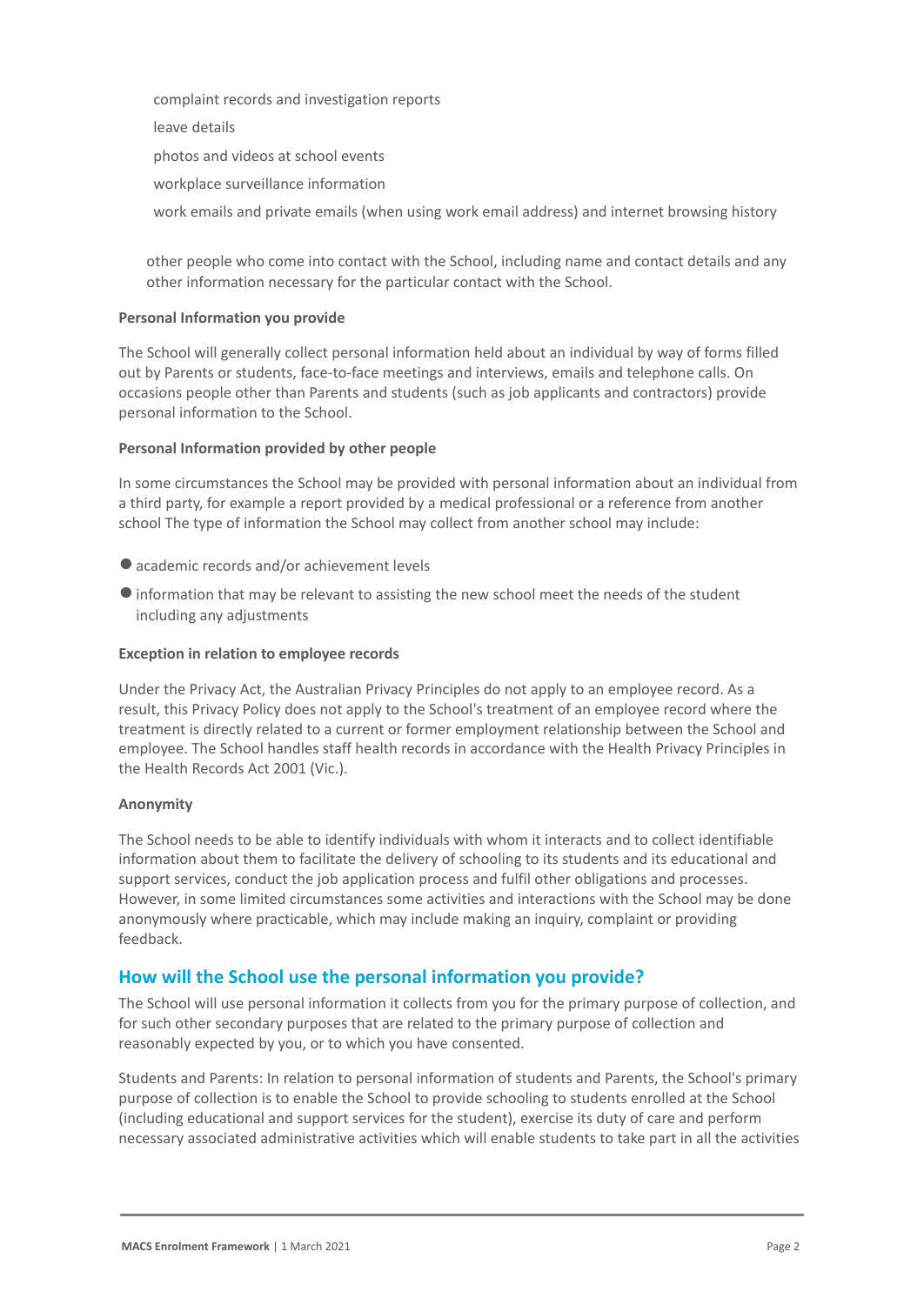of the School. This includes satisfying the needs of Parents, the needs of the student and the needs of the School throughout the whole period the student is enrolled at the School.

The purposes for which the School uses personal information of students and Parents include:

- ●to keep Parents informed about matters related to their child's schooling, through correspondence, newsletters and magazines
- ●day-to-day administration of the School
- ●looking after students' educational, social and medical wellbeing
- seeking donations and marketing for the School
- ●to satisfy the School's legal obligations and allow the School to discharge its duty of care
- ●to satisfy the School service providers' legal obligations, including the Catholic Education Commission of Victoria Ltd (CECV) and the Catholic Education Offices.

In some cases where the School requests personal information about a student or Parent, if the information requested is not provided, the School may not be able to enrol or continue the enrolment of the student or permit the student to take part in a particular activity.

#### **Job applicants and contractors**

In relation to personal information of job applicants and contractors, the School's primary purpose of collection is to assess and (if successful) to engage the applicant, or contractor, as the case may be.

The purposes for which the School uses personal information of job applicants and contractors include:

- ●administering the individual's employment or contract, as the case may be
- for insurance purposes
- seeking donations and marketing for the School
- satisfying the School's legal obligations, for example, in relation to child protection legislation.

#### **Volunteers**

The School also obtains personal information about volunteers who assist the School in its functions or conduct associated activities, such as [include any alumni associations], to enable the School and the volunteers to work together, to confirm their suitability and to manage their visits.

# **Counsellors**

The School contracts with external providers to provide counselling services for some students. The principal may require the Counsellor to inform him or her or other teachers of any issues the principal and the Counsellor believe may be necessary for the School to know for the well- being or development of the student who is counselled or other students at the School.

#### **Parish**

The School may disclose limited personal information to the school parish to facilitate religious and sacramental programs, and other activities such as fundraising.

# **Marketing and fundraising**

The School treats marketing and seeking donations for the future growth and development of the School as an important part of ensuring that the School continues to provide a quality learning environment in which both students and staff thrive. Personal information held by the School may be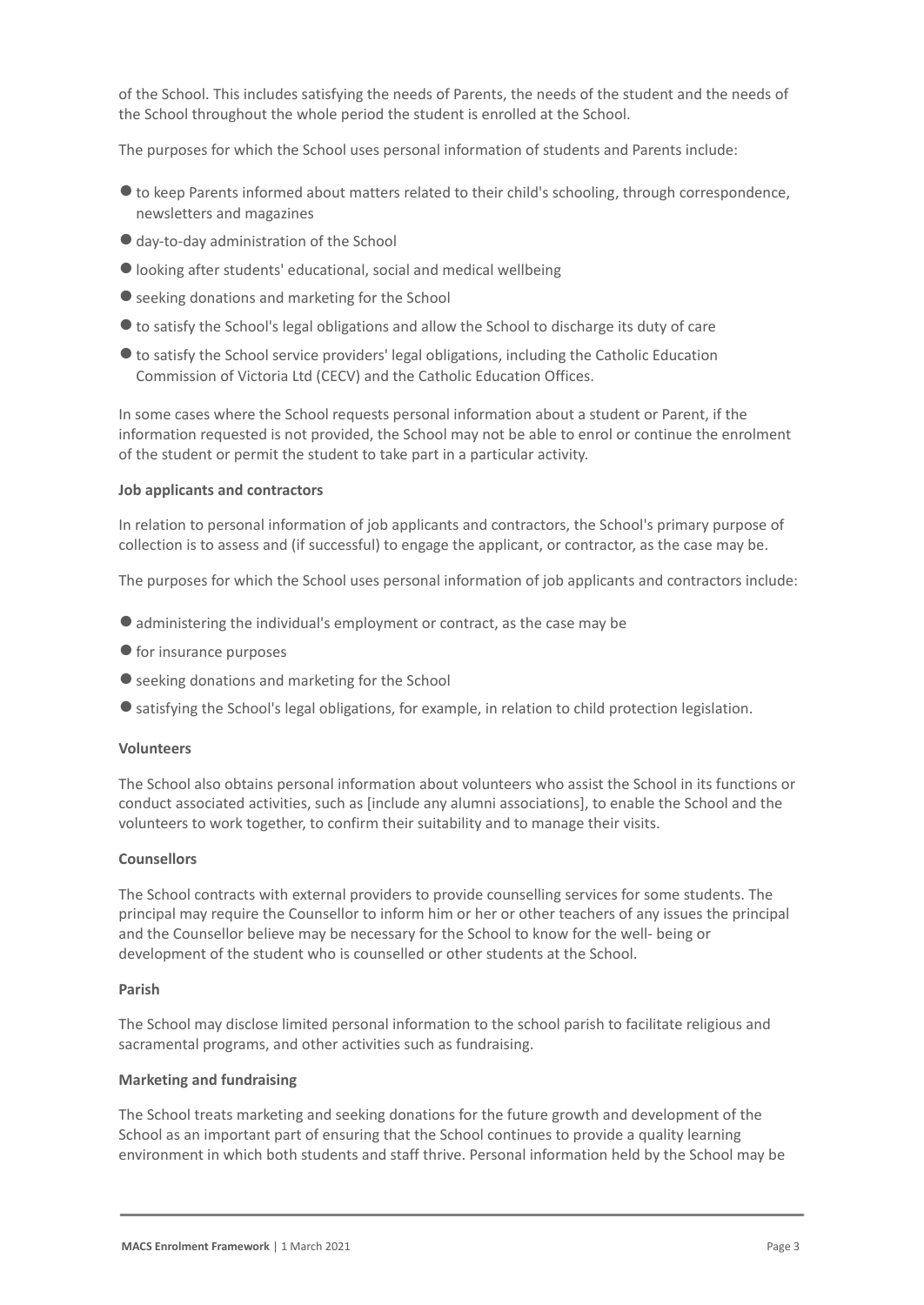disclosed to organisations that assist in the School's fundraising, for example, the School's Foundation or alumni organisation [or, on occasions, external fundraising organisations].

Parents, staff, contractors and other members of the wider School community may from time to time receive fundraising information. School publications, like newsletters and magazines, which include personal information and sometimes people's images, may be used for marketing purposes.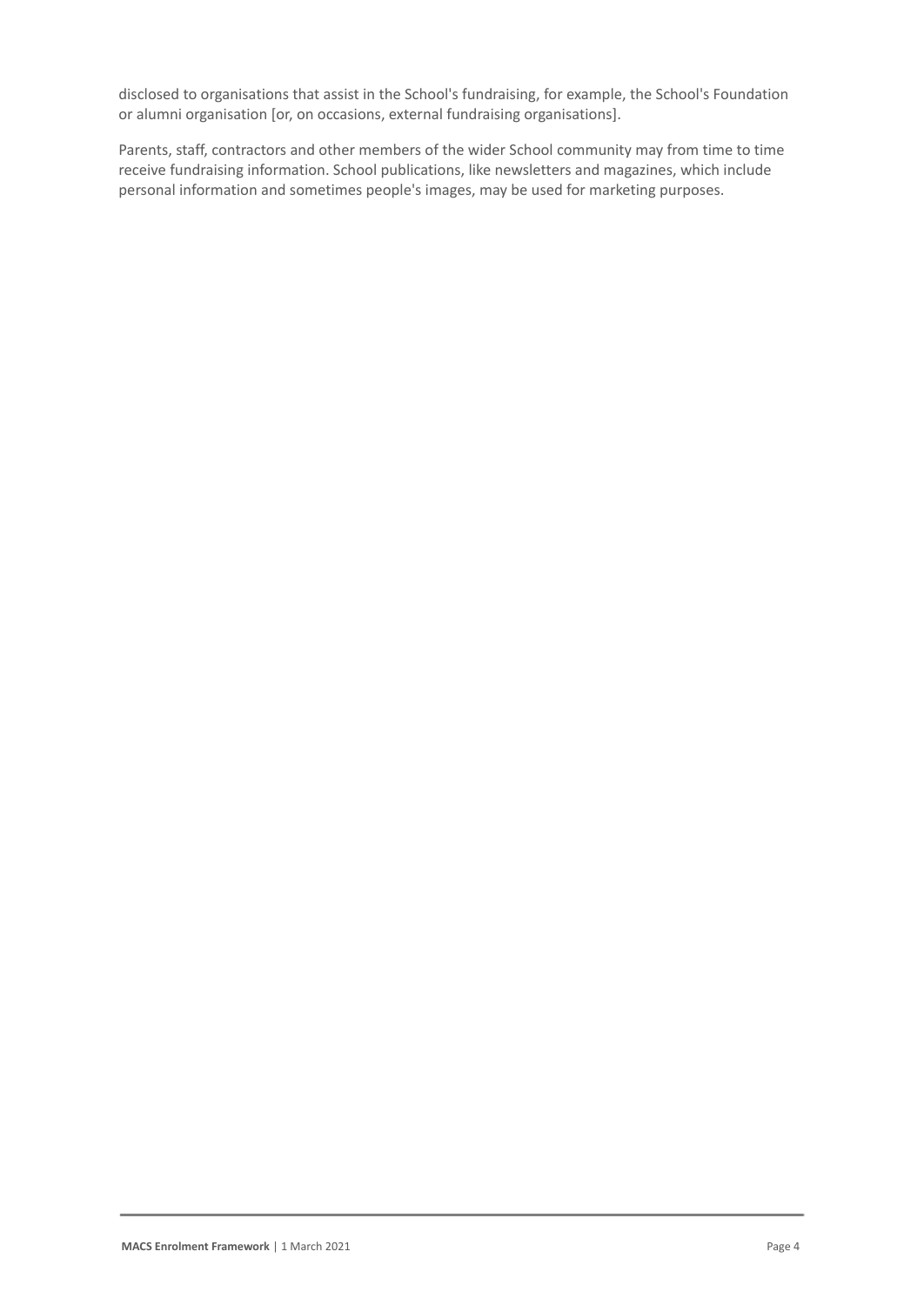# **Who might the School disclose personal information to and store your information with?**

The School may disclose personal information, including sensitive information, held about an individual for educational, administrative and support purposes. This may include to:

- School service providers which provide educational, support and health services to the School, (either at the School or off campus) including the Catholic Education Commission of Victoria Ltd (CECV), Catholic Education Offices, specialist visiting teachers, volunteers, counsellors, sports coaches and providers of learning and assessment tools
- ●third party service providers that provide online educational and assessment support services, document and data management services, training and support services, hosting services, and software-as-a-services applications (such as the Integrated Catholic Online Network (ICON) and Google's G Suite)
- ●CECV and Catholic Education offices to discharge its responsibilities under the Australian Education Regulation 2013 (Regulation) and the Australian Education Act 2013 (Cth) (AE Act) relating to students with a disability
- ●other third parties which the school uses to support or enhance the educational or pastoral care services for its students or to facilitate communications with Parents
- ●another school including to its teachers to facilitate the transfer of a student
- ●Federal and State government departments and agencies
- health service providers
- ●recipients of School publications, such as newsletters and magazines
- ●student's parents or guardians and their emergency contacts
- ●assessment and educational authorities including the Australian Curriculum, Assessment and Reporting Authority
- anyone to whom you authorise the School to disclose information
- ●anyone who we are required or authorised to disclose the information to by law, including child protection laws.

# **Nationally Consistent Collection of Data on School Students with Disability**

The school is required by the Federal Australian Education Regulation (2013) and Australian Education Act 2013 (Cth) (AE Act) to collect and disclose certain information under the Nationally Consistent Collection of Data (NCCD) on students with a disability. The school provides the required information at an individual student level to the Catholic Education Offices and the CECV, as an approved authority. Approved authorities must comply with reporting, record keeping and data quality assurance obligations under the NCCD. Student information provided to the federal government for the purpose of the NCCD does not explicitly identify any student.

# **Sending and storing information overseas**

The School may disclose personal information about an individual to overseas recipients, for instance, to facilitate a school exchange. However, the School will not send personal information about an individual outside Australia without:

- ●obtaining the consent of the individual; or
- ●otherwise complying with the Australian Privacy Principles or other applicable privacy legislation.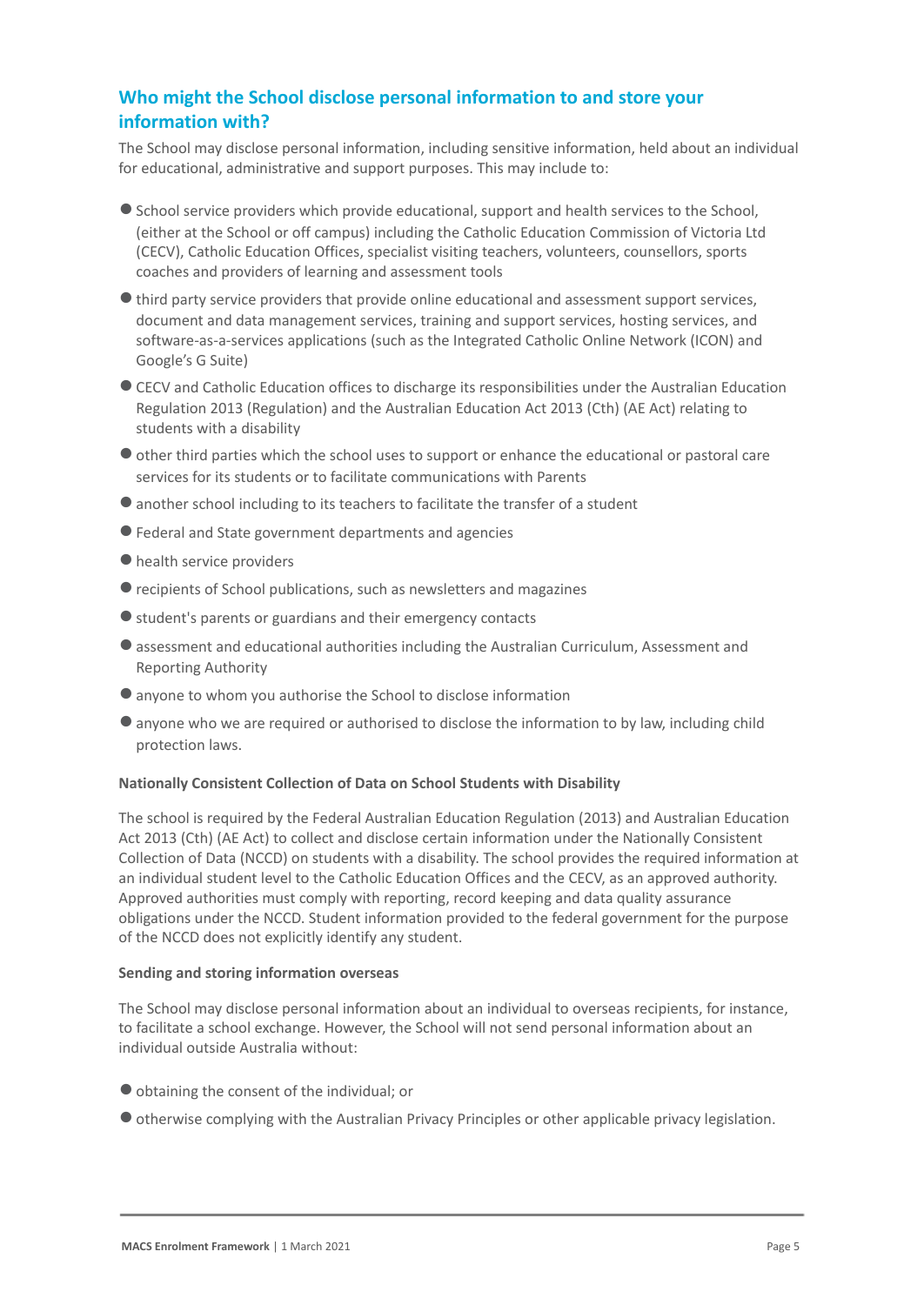The School may from time to time use the services of third party online service providers (including for the delivery of services and third party online applications, or Apps relating to email, instant messaging and education and assessment, such as Google's G Suite, including Gmail) which may be accessible by you. Some personal information [including sensitive information] may be collected and processed or stored by these providers in connection with these services. These online service providers may be located in or outside Australia.

School personnel and the school's service providers, and the CECV and its service providers, may have the ability to access, monitor, use or disclose emails, communications (e.g. instant messaging), documents and associated administrative data for the purposes of administering the system and services ensuring their proper use.

The school makes reasonable efforts to be satisfied about the security of any personal information that may be collected, processed and stored outside Australia, in connection with any cloud and third party services and will endeavour to ensure the cloud is located in countries with substantially similar protections as the APPs.

The countries in which the servers of cloud service providers and other third party service providers are located may include:

NORTH AMERICA: Berkeley County, South Carolina Council Bluffs, Iowa The Dalles, Oregon Douglas County, Georgia Henderson, Nevada Jackson County, Alabama Lenoir, North Carolina Loudoun County, Virginia Mayes County, Oklahoma Midlothian, Texas Montgomery County, Tennessee New Albany, Ohio Papillion, Nebraska Storey County, Nevada SOUTH AMERICA: Quilcura, Chile EUROPE: Dublin, Ireland Emshaven, Netherlands Fredericia, Denmark Hamina, Finland Middenmeer, Netherlands St Ghislain, Belgium ASIA Changhua County, Taiwan Singapore

Where personal and sensitive information is retained by a cloud service provider on behalf of CECV to facilitate Human Resources and staff administrative support, this information may be stored on servers located in or outside Australia.

# **How does the School treat sensitive information?**

In referring to 'sensitive information', the School means: information relating to a person's racial or ethnic origin, political opinions, religion, trade union or other professional or trade association membership, philosophical beliefs, sexual orientation or practices or criminal record, that is also personal information; health information and biometric information about an individual.

Sensitive information will be used and disclosed only for the purpose for which it was provided or a directly related secondary purpose, unless you agree otherwise, or the use or disclosure of the sensitive information is allowed by law.

# **Management and security of personal information**

The School's staff are required to respect the confidentiality of students' and Parents' personal information and the privacy of individuals.

The School has in place steps to protect the personal information the School holds from misuse, interference and loss, unauthorised access, modification or disclosure by use of various methods including locked storage of paper records and password access rights to computerised records. This includes responding to any incidents which may affect the security of the personal information it holds. If we assess that anyone whose information is affected by such a breach is likely to suffer serious harm as a result, we will notify them and the Office of the Australian Information Commissioner of the breach.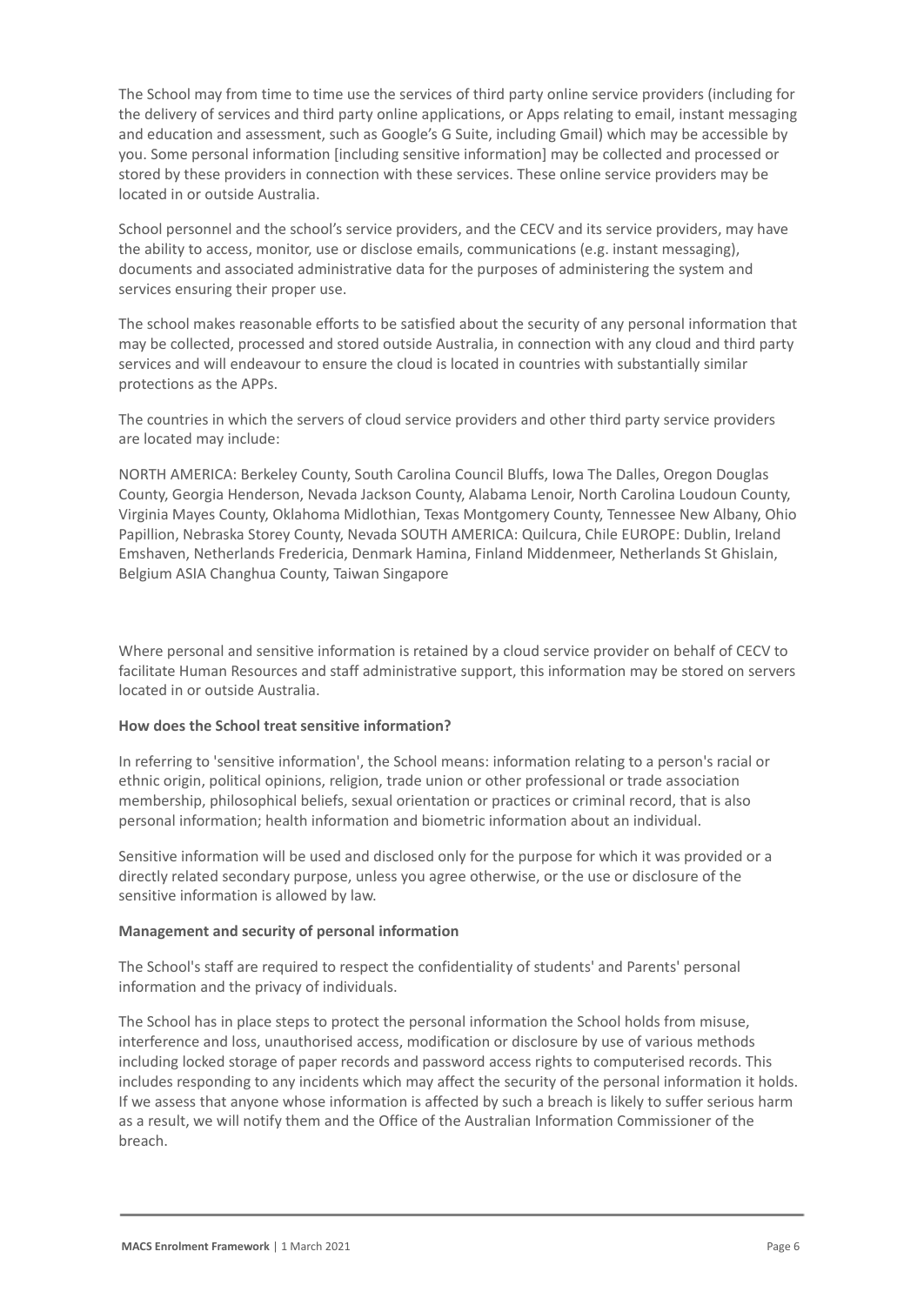It is recommended that parents and the school community adopt secure practices to protect themselves. You should ensure that all passwords you use are strong and regularly updated and that your log in details are kept secure. Do not share your personal information with anyone without first verifying their identity and organisation. If you believe any of your personal information has been compromised, please let the School know immediately.

# **Access and correction of personal information**

Under the Privacy Act and the Health Records Act, an individual has the right to seek and obtain access to any personal information and health records respectively which the School holds about them and to advise the School of any perceived inaccuracy. Students will generally be able to access and update their personal information through their Parents, but older students may seek access and correction themselves.

There are some exceptions to the access rights set out in the applicable legislation.

To make a request to access or to update any personal information the School holds about you or your child, please contact the [School Principal] or [School Administrator] by telephone or in writing. The School may require you to verify your identity and specify what information you require. The School may charge a fee to cover the cost of verifying your application and locating, retrieving, reviewing and copying any material requested. If the information sought is extensive, the School will advise the likely cost in advance. If we cannot provide you with access to that information, we will provide you with written notice explaining the reasons for refusal.

There may be circumstances where the reason for refusal is not provided, if doing so may breach the privacy of another person.

# **Consent and rights of access to the personal information of students**

The School respects every Parent's right to make decisions concerning their child's education.

Generally, the School will refer any requests for consent and notices in relation to the personal information of a student to the student's Parents. The School will treat consent given by Parents as consent given on behalf of the student, and notice to Parents will act as notice given to the student.

Parents may seek access to personal information held by the School about them or their child by contacting the [School Principal] or [School Administrator] by telephone or in writing. However, there may be occasions when access is denied. Such occasions would include where release of the information would have an unreasonable impact on the privacy of others, or where the release may result in a breach of the School's duty of care to the student.

The School may, at its discretion, on the request of a student grant that student access to information held by the School about them, or allow a student to give or withhold consent to the use of their personal information, independently of their Parents. This would normally be done only when the maturity of the student and/or the student's personal circumstances warrant it.

## **Enquiries and complaints and contact details**

If you would like further information about the way the School manages the personal information it holds about you, or wish to complain that you believe that the School has breached its privacy obligations, please contact the [School Principal] by writing or telephone at [insert contact details here]. The School will investigate your complaint and will notify you of the making of a decision in relation to your complaint as soon as is practicable after it has been made.

If you are not satisfied with the School's decision you may make a complaint to the Office of the Australian Information Commissioner (OAIC) whose contact details are:

GPO Box 5218, Sydney, NSW 2001